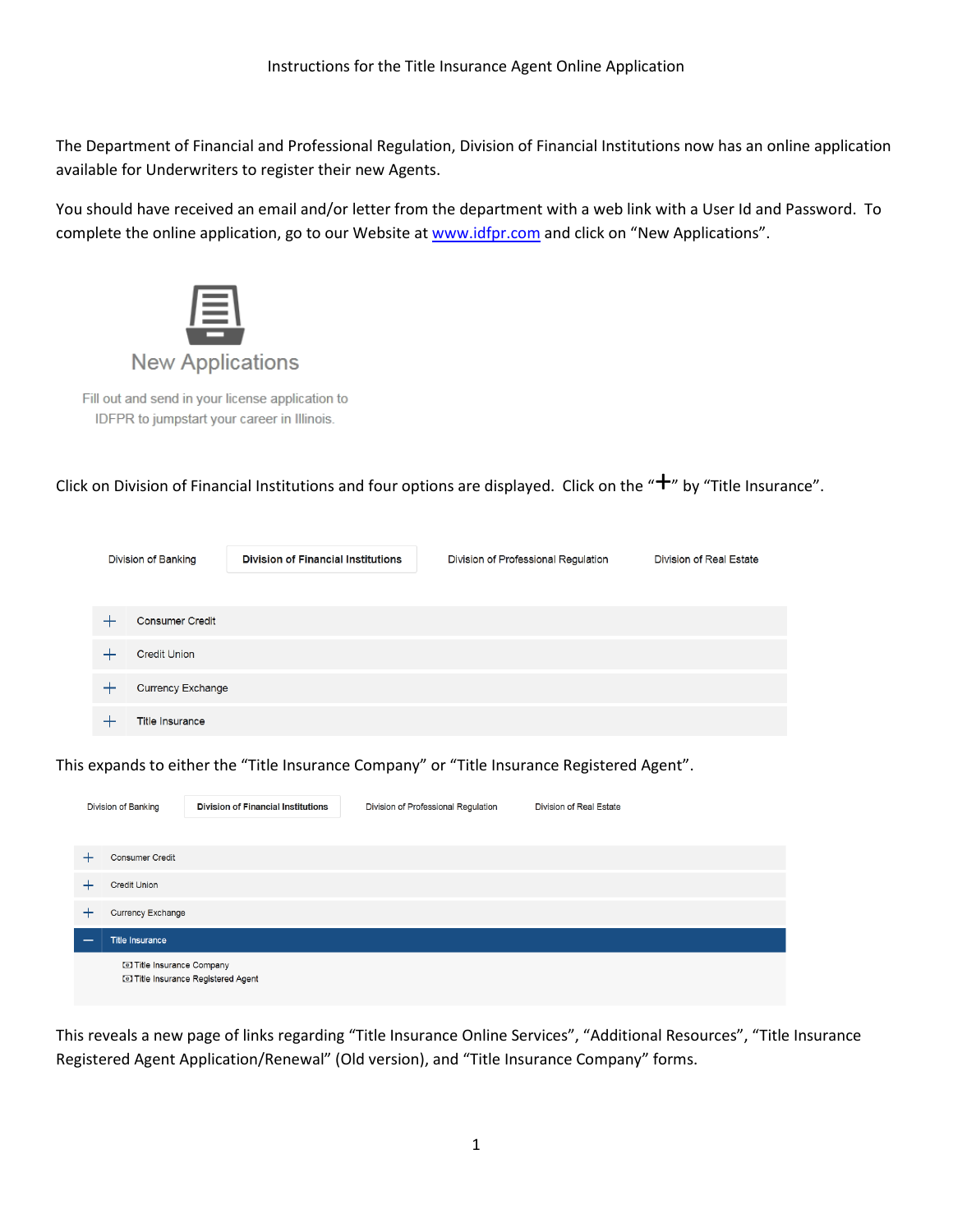Click on the " $+$ " by "Title Insurance Online Services" expand to "Clear Online Services".

| <b>Title Insurance Online Services</b>                        |                                                                                                                                                                                                                                                                                                                                               |
|---------------------------------------------------------------|-----------------------------------------------------------------------------------------------------------------------------------------------------------------------------------------------------------------------------------------------------------------------------------------------------------------------------------------------|
| <b>G CLEAR Online Services</b>                                |                                                                                                                                                                                                                                                                                                                                               |
|                                                               |                                                                                                                                                                                                                                                                                                                                               |
| Follow this link to see the Online Application Log in screen. |                                                                                                                                                                                                                                                                                                                                               |
| Login                                                         |                                                                                                                                                                                                                                                                                                                                               |
|                                                               | ILLINOIS DEPARTMENT OF FINANCIAL & PROFESSIONAL REGULATION<br><b>HOME</b><br>ONLINE SERVICES -                                                                                                                                                                                                                                                |
|                                                               |                                                                                                                                                                                                                                                                                                                                               |
| A Access Your Account                                         | i Welcome                                                                                                                                                                                                                                                                                                                                     |
| <b>User ID</b>                                                | Welcome to the Illinois Department of Financial and Professional<br>Regulation Online Services web site.                                                                                                                                                                                                                                      |
| Password                                                      | The mission of the Illinois Department of Financial Regulation, Division of Financial Institutions, (DFI) is to protect<br>and educate the public and promote confidence in the regulated industries through administration of statutory<br>responsibilities in an efficient, professional, responsive and innovative manner.                 |
| Password<br>Log In                                            | LICENSE SERVICES: To access the online system, enter the User Id and Password provided by the<br>Department. After you login, you can select any of the additional options that are now available on the ONLINE<br>SERVICES menu.                                                                                                             |
|                                                               | VERIFY A LICENSE (Coming Soon): You will soon be able to access the lookup function by clicking "Lookup a<br>License" under ONLINE SERVICES to verify the status of a license or registrant. All data contained in the<br>License Lookup is maintained by the Department, updated instantly and is considered primary source<br>verification. |
|                                                               | This site supports the latest versions of popular browsers such as Internet Explorer, Firefox, Google Chrome and<br>Safari.                                                                                                                                                                                                                   |
|                                                               |                                                                                                                                                                                                                                                                                                                                               |

Enter the User Id and Password provided by the Title Insurance section.

(If you have difficulty logging into the Title Insurance Online Application, please contact the Division of Financial Institutions by phone 312-814-3622 and/or by email FPR. TitleInsurance@Illinois.gov.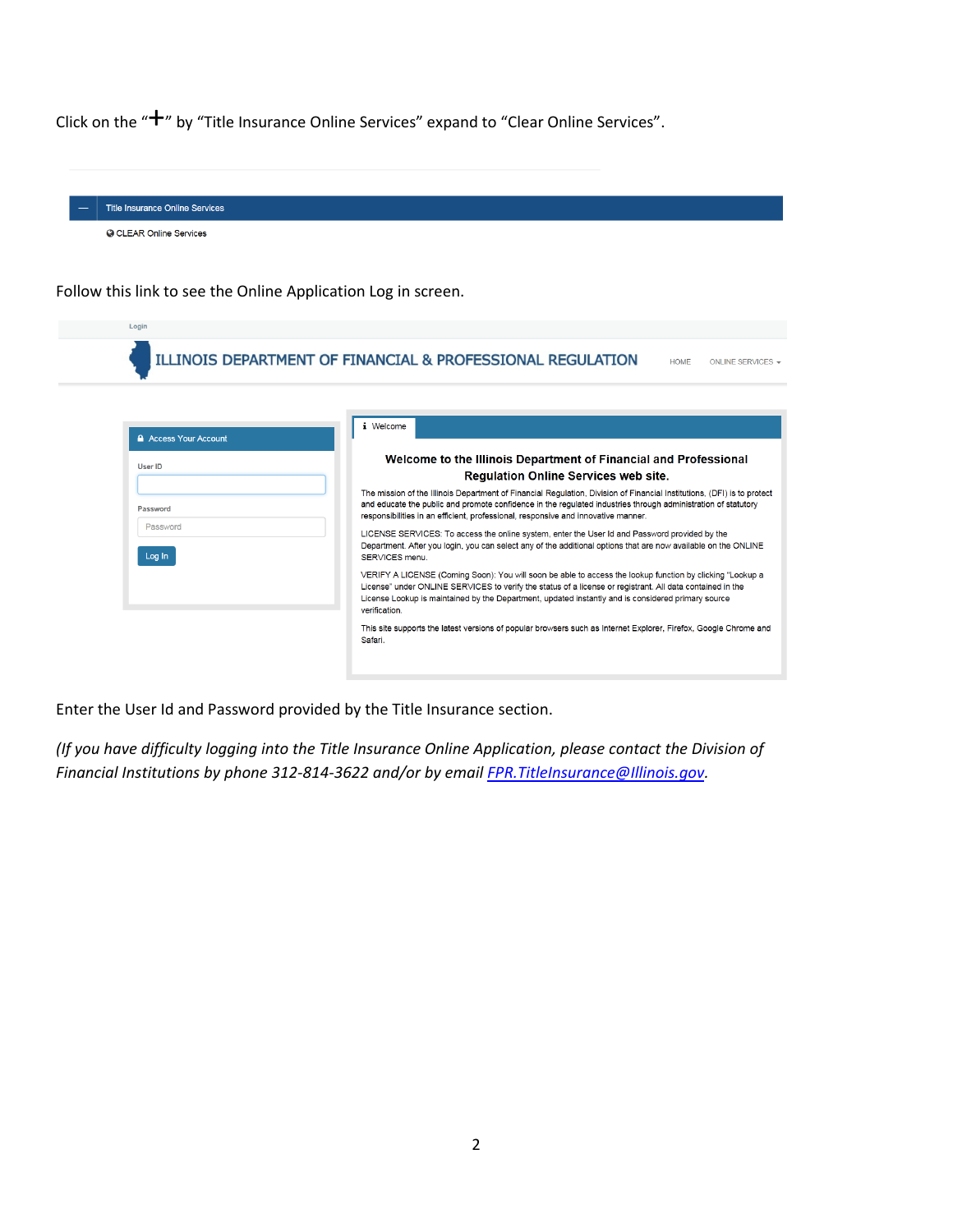#### After you log in, you will see a welcome statement and "More Online Services".

Welcome, Attorneys' Title Guaranty Fund Inc Logout ILLINOIS DEPARTMENT OF FINANCIAL & PROFESSIONAL REGULATION HOME ONLINE SERVICES i Welcome The Illinois Department of Financial Regulation licenses, examines and regulates thousands of entities, including: all state chartered credit unions, currency exchanges, consumer and sales finance, payday lenders, transmitters of money, title insurance companies and other financial institutions throughout Illinois, as authorized and directed by the Financial Institutions Code. Should you have a question or need assistance resolving a dispute with one of the DFI's licensees, please contact us. James R. Thompson Center 320 West Washington, 5th Floor 100 West Randolph Street, 9th Floor Springfield, Illinois 62786 Chicago, Illinois 60601 217-782-2831 312-814-2000 888-298-8089 888-298-8089 TDD: 217-785-3022 TDD: 312-814-7138 Please click on hyperlinks below for services.

#### **More Online Services**

#### **Activities**

Apply for a New Title Insurance Agent **Agent Cancellation** Update my Contact Info Lookup a License

## **About Us**

The Department's mission is to protect and promote the lives of Illinois consumers.

## **Contact Us**

Find us at: Illinois Department of Financial and Professional Regulation

320 West Washington Street, 3rd Floor Springfield, Illinois 62786

Send mail to: Illinois Department of Financial and Professional Regulation

100 West Randolph, 9th Floor Chicago, Illinois 60601

fprinfo@illinois.gov

- 4. 1-888-4REGUL8 (1-888-473-4858)
- TTY: 1-866-325-4949

Please note, the amount of idle time allowed is five minutes. When that has been reached, you will be kicked out to the log in screen again.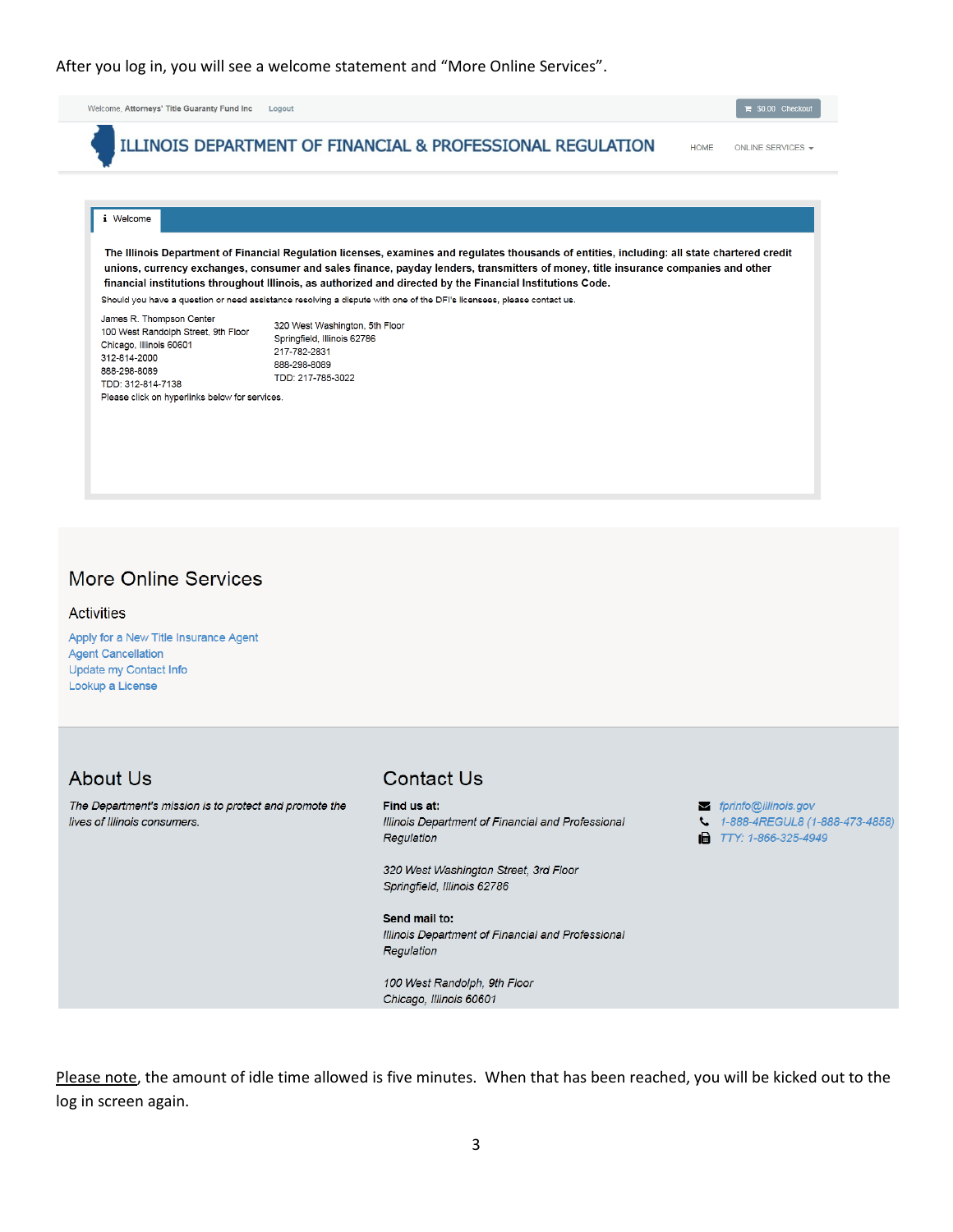To start an application for a new Title Insurance Agent, click on "Apply for a New Title Insurance Agent".

# **More Online Services**

## **Activities**

Apply for a New Title Insurance Agent **Agent Cancellation** Update my Contact Info Lookup a License

#### Then you will see a new screen as the following:

| Application  |                       |               |                 |  |
|--------------|-----------------------|---------------|-----------------|--|
|              | License               | <b>Prefix</b> | <b>Comments</b> |  |
| <b>Start</b> | Title Insurance Agent | TA            |                 |  |

To start entering the information for the new agent, click on "Start".

#### You will then see a screen as shown:

| <b>Title Insurance Agent</b> | $\Box$ $\odot$                                                                                                                                                                                                                                                                                                                                                                                                                                                                                                                                                                                                                                                                                                                                                                                                                                                                                                                                                                                                                                                                                                                                                               |
|------------------------------|------------------------------------------------------------------------------------------------------------------------------------------------------------------------------------------------------------------------------------------------------------------------------------------------------------------------------------------------------------------------------------------------------------------------------------------------------------------------------------------------------------------------------------------------------------------------------------------------------------------------------------------------------------------------------------------------------------------------------------------------------------------------------------------------------------------------------------------------------------------------------------------------------------------------------------------------------------------------------------------------------------------------------------------------------------------------------------------------------------------------------------------------------------------------------|
| Title                        | <b>Title Insurance Instructions</b>                                                                                                                                                                                                                                                                                                                                                                                                                                                                                                                                                                                                                                                                                                                                                                                                                                                                                                                                                                                                                                                                                                                                          |
| Insurance<br>Instructions    | The Illinois Department of Professional Regulation Title Insurance Section is excited to announce the arrival of our new Title Agent Registration and Maintenance system. With this system, we greatly hope to<br>enhance our ability to register Title Agents in a timely manner.<br>IDFPR Online offers the capability to log into our web-site and manage both new Title Agent applications as well as cancellations. You will also have the ability to check the status of a Title Agent application without<br>having to call the department. Once a Title Agent application is approved, it will be automatically added to department's license lookup listing.<br>Our ultimate goal is to have a much more efficient and user friendly process in place.<br>Follow the instructions provided at the top of the page to apply for your new Title Agent Registration.<br>Please have all documentation and contracts available as a pdf or image file prior to beginning the application process.<br>Please note that question numbers will always be sequential but numbers may be skipped based on previous answers. Questions that have a """ by them are mandatory. |
|                              | If you are unable to complete your application in one session, feel free to use the red "Save and Process Later" button in the lower right of the window, this will also take you back to the Application Home Screen.                                                                                                                                                                                                                                                                                                                                                                                                                                                                                                                                                                                                                                                                                                                                                                                                                                                                                                                                                       |
|                              | Use the "Next" and "Previous" buttons in the lower left window to proceed through the application.                                                                                                                                                                                                                                                                                                                                                                                                                                                                                                                                                                                                                                                                                                                                                                                                                                                                                                                                                                                                                                                                           |
|                              | To return to a specific part of the application click the section tabs on the left hand side of the screen.                                                                                                                                                                                                                                                                                                                                                                                                                                                                                                                                                                                                                                                                                                                                                                                                                                                                                                                                                                                                                                                                  |
|                              | Should you have any questions regarding this process please feel free to contact the IDFPR at 312-814-2000.                                                                                                                                                                                                                                                                                                                                                                                                                                                                                                                                                                                                                                                                                                                                                                                                                                                                                                                                                                                                                                                                  |
|                              |                                                                                                                                                                                                                                                                                                                                                                                                                                                                                                                                                                                                                                                                                                                                                                                                                                                                                                                                                                                                                                                                                                                                                                              |
|                              | <b>Save and Process Later</b><br>Previous<br>Next                                                                                                                                                                                                                                                                                                                                                                                                                                                                                                                                                                                                                                                                                                                                                                                                                                                                                                                                                                                                                                                                                                                            |

This is the instruction page of the application. As you can see there are several more buttons available:

"Previous", "Next", and "Save and Process Later".

The Previous button will move you to the previous page in the application. The Next button will move you to the next page.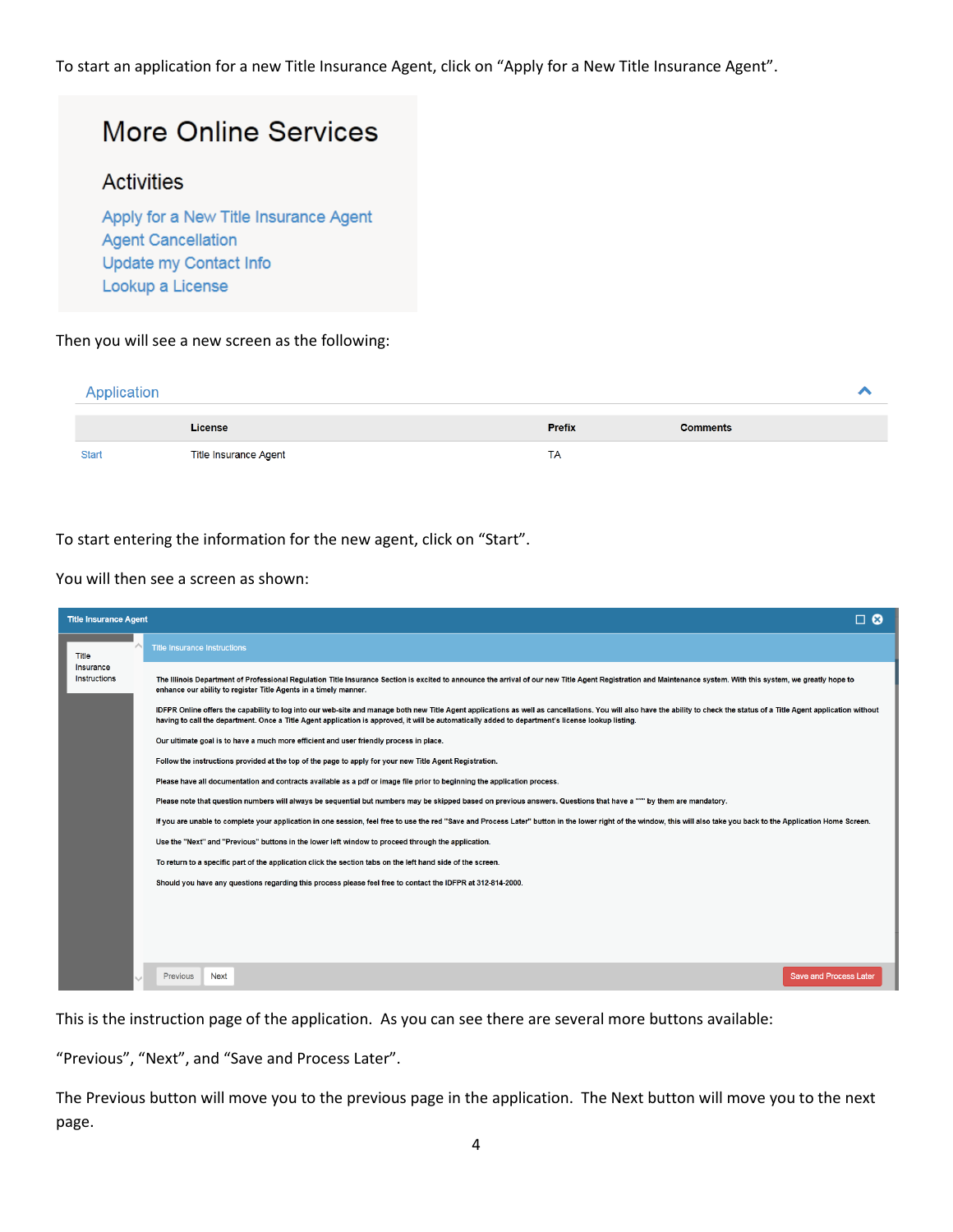The "Save and Process Later" is to save your work for the time being just in case you do not have information to fill in or the documents to upload, etc.

There are two other symbols to note on the page as well:



This is located in the upper right of the page.

The Square switches you from larger version or smaller versions of the application. The X exits the application. The information on the page will NOT be captured. You will need to click on "Save and Process Later" to record your progress.

To start answering the questions, please click

Next

#### Fields marked with an asterisk \* are required.

1. Select the Entity Type for this Title Agent. Press the "Next" button below to proceed with the application.



- a. The red asterisk  $(*)$  next to the dropdown box indicates the answer required (Please note many of the questions in the application are required).
- b. In this case for an agent, select "Individual"



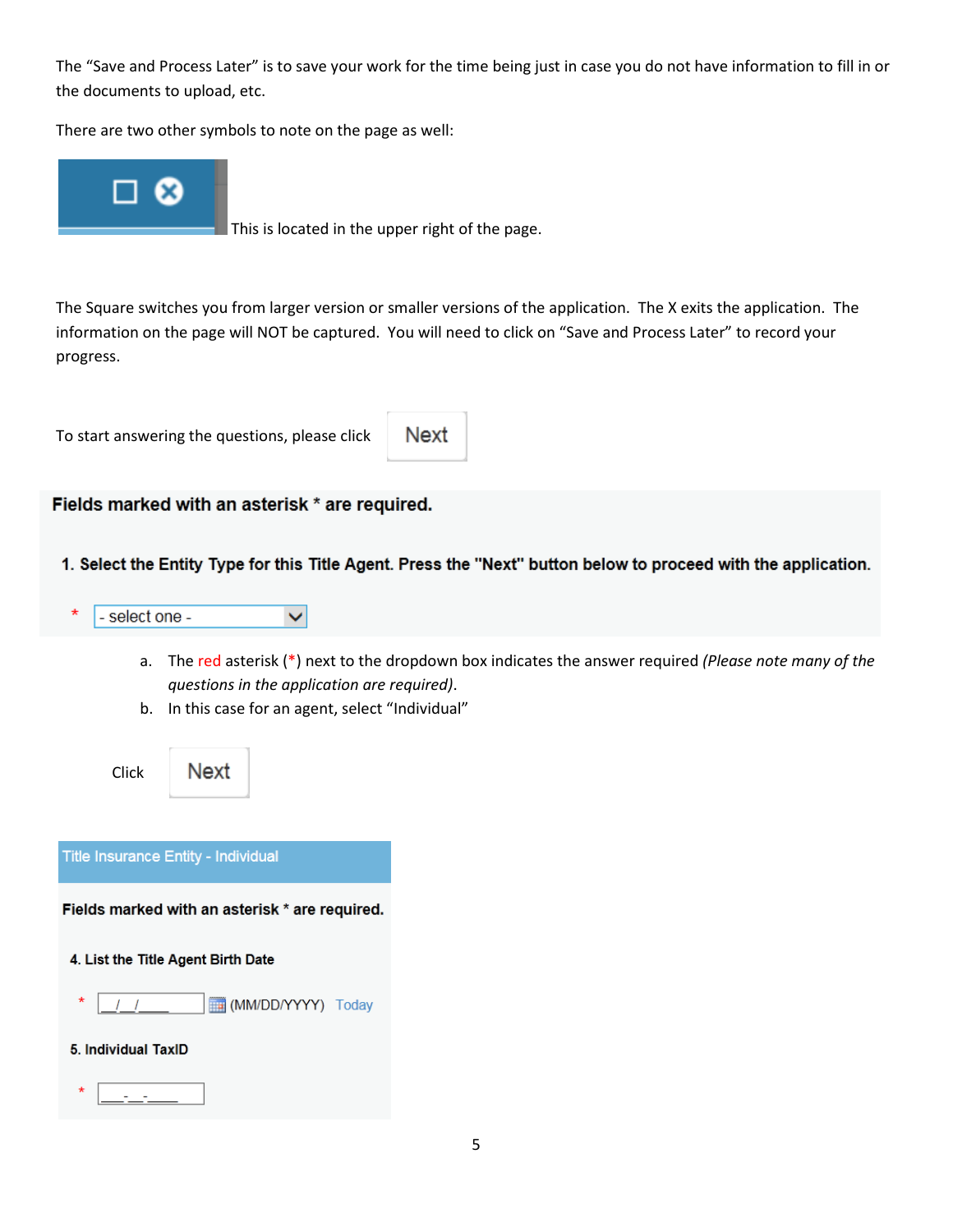Enter the Agent's date of Birth. The date can be entered directly or click on the little calendar and selecting a date. The value is checked to see if the Agent is at least 18 years of age. If the Agent is not 18 or older, the following message will appear:

| You must be older than 18 |
|---------------------------|
|                           |
|                           |
|                           |
| OK                        |

When the OK button is pressed, the application will kick you out to the beginning of the application. Otherwise, enter the Agent's Tax ID.

| Click | Next |
|-------|------|
|       |      |

Please enter information for the Name, Address, City, State, Zip code, phone number, etc.

When you enter the phone number, just enter the numbers of the phone number. The phone number will be shown as (999) 999-9999 for you.

When the email is entered, the email address is checked to see if it is a valid address. If not, you will see a validation error Email address is invalid..

Then enter the contact for this agent and click

Next

The next page deals with Producers of Title Business and Associates. If you do not answer these questions, you'll receive the validation error Check Yes or No.

These are all required. Please click either Yes or No check boxes and click on

Next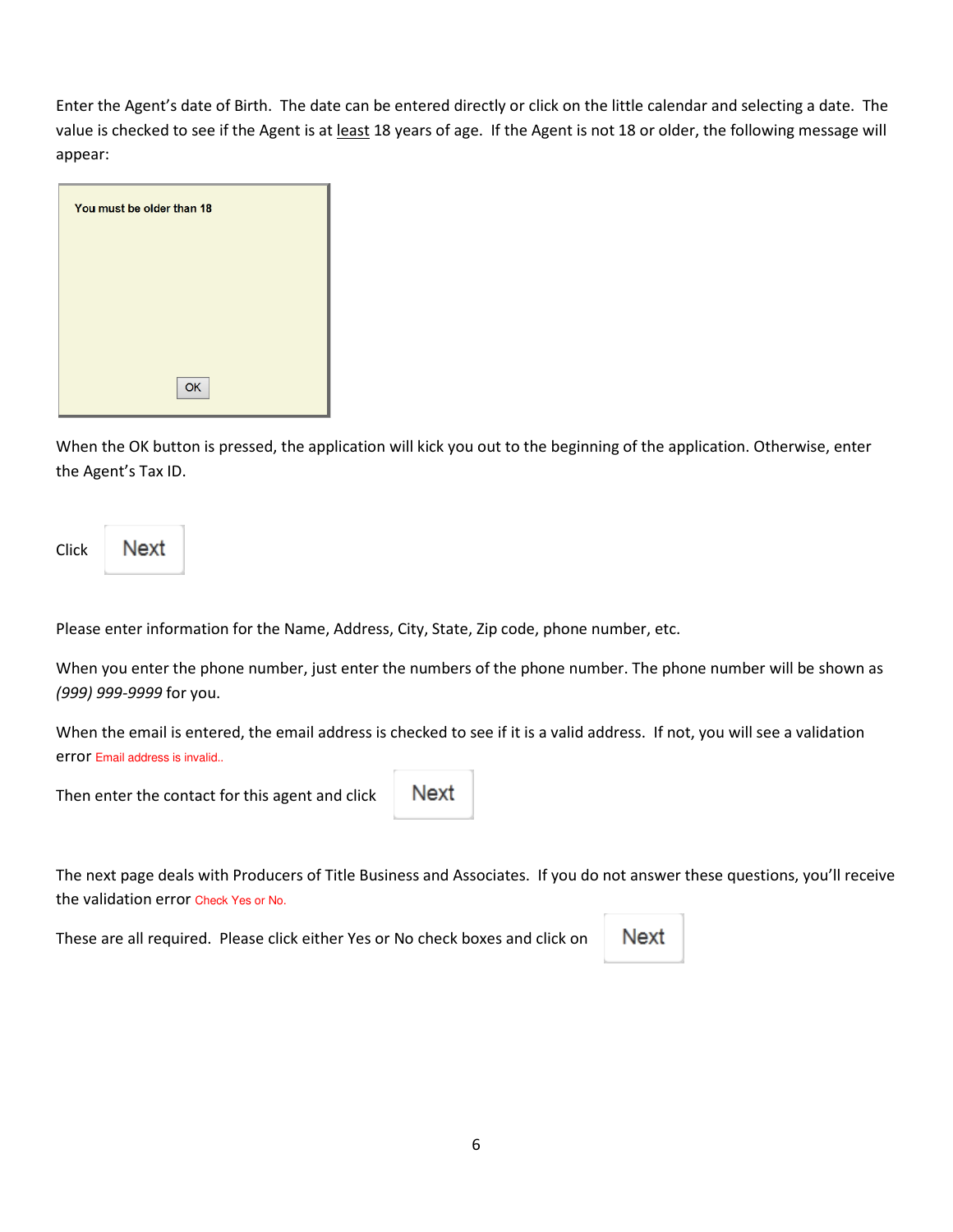The next question asks if the Agent has been disciplined by our department or any agency that regulates Title Insurance.

|                | Title Insurance Agent - Has been disciplined |                                                                                                                                                                                                                                                                                                                   |
|----------------|----------------------------------------------|-------------------------------------------------------------------------------------------------------------------------------------------------------------------------------------------------------------------------------------------------------------------------------------------------------------------|
|                |                                              | Fields marked with an asterisk * are required.                                                                                                                                                                                                                                                                    |
|                |                                              | 21. Has the individual agent or a business entity's officers, directors, members, partners or shareholders (other than a public corporation) ever been the subject of a disciplinary action by this Department or any<br>other regulator of title insurance business? If yes, please give a detailed explanation. |
| N <sub>o</sub> | $\checkmark$                                 |                                                                                                                                                                                                                                                                                                                   |
| Comments:      |                                              |                                                                                                                                                                                                                                                                                                                   |
|                |                                              | If the answer is yes, please provide details in the comments.                                                                                                                                                                                                                                                     |
| Click          | Next                                         |                                                                                                                                                                                                                                                                                                                   |

# Document Uploads

When uploading the document, click  $\begin{array}{|c|c|c|c|c|}\n\hline\n\text{Browse...} & \text{and navigate to the file locations on your pc and click}\n\end{array}$ **Upload Document** . Please wait while the You may see file is uploading...

1. The Fully Executed statement by Agent. This document will need to be completed by the agent with a signature that is sent to you so you can upload.

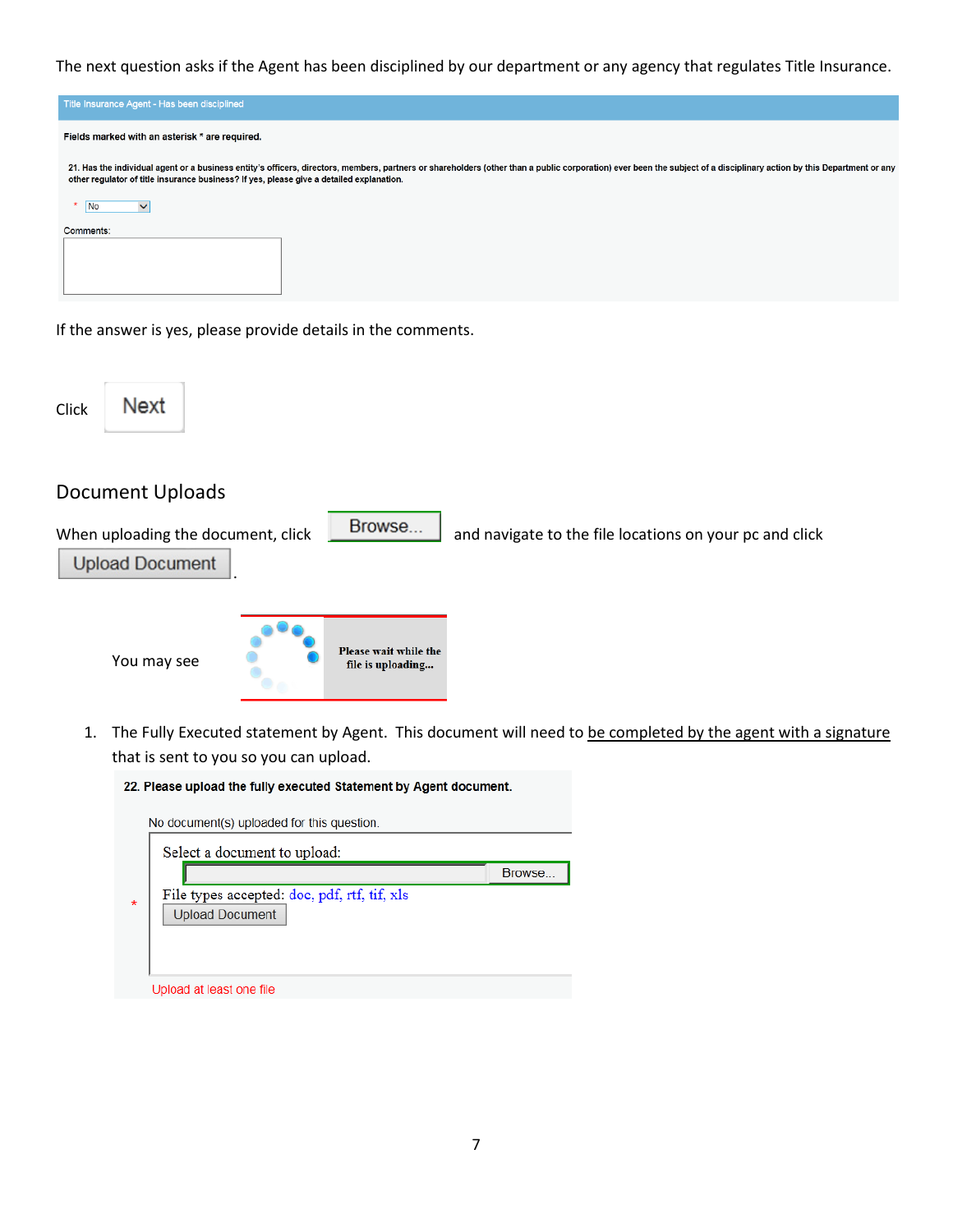2. Individual Affidavit. Similarly to the Agent Executed Statement, the form must be completed by the agent with a signature and sent to you to be uploaded. The Affidavit will also need a Notary before upload.

|         | No document(s) uploaded for this question.<br>Select a document to upload: |         |
|---------|----------------------------------------------------------------------------|---------|
|         |                                                                            | Browse. |
| $\star$ | File types accepted: doc, pdf, rtf, tif, xls<br><b>Upload Document</b>     |         |
|         | Upload at least one file                                                   |         |
| Click   | Next                                                                       |         |

Please keep in mind, if you don't have the documents from the agents at the time of processing the application, you can



When you receive the required documentation from your prospective Agents, you can then log in, go to the upload page and complete that portion of the application.

Next, the designated user at the Underwriter Company will need to certify the information is correct.



If the user clicks "No", then a pop up window indicating you will need to click yes to certify the application.

| You must certify yes. Please select yes to<br>continue. |    |
|---------------------------------------------------------|----|
|                                                         |    |
|                                                         |    |
|                                                         | OK |

| Click | Next |
|-------|------|
|       |      |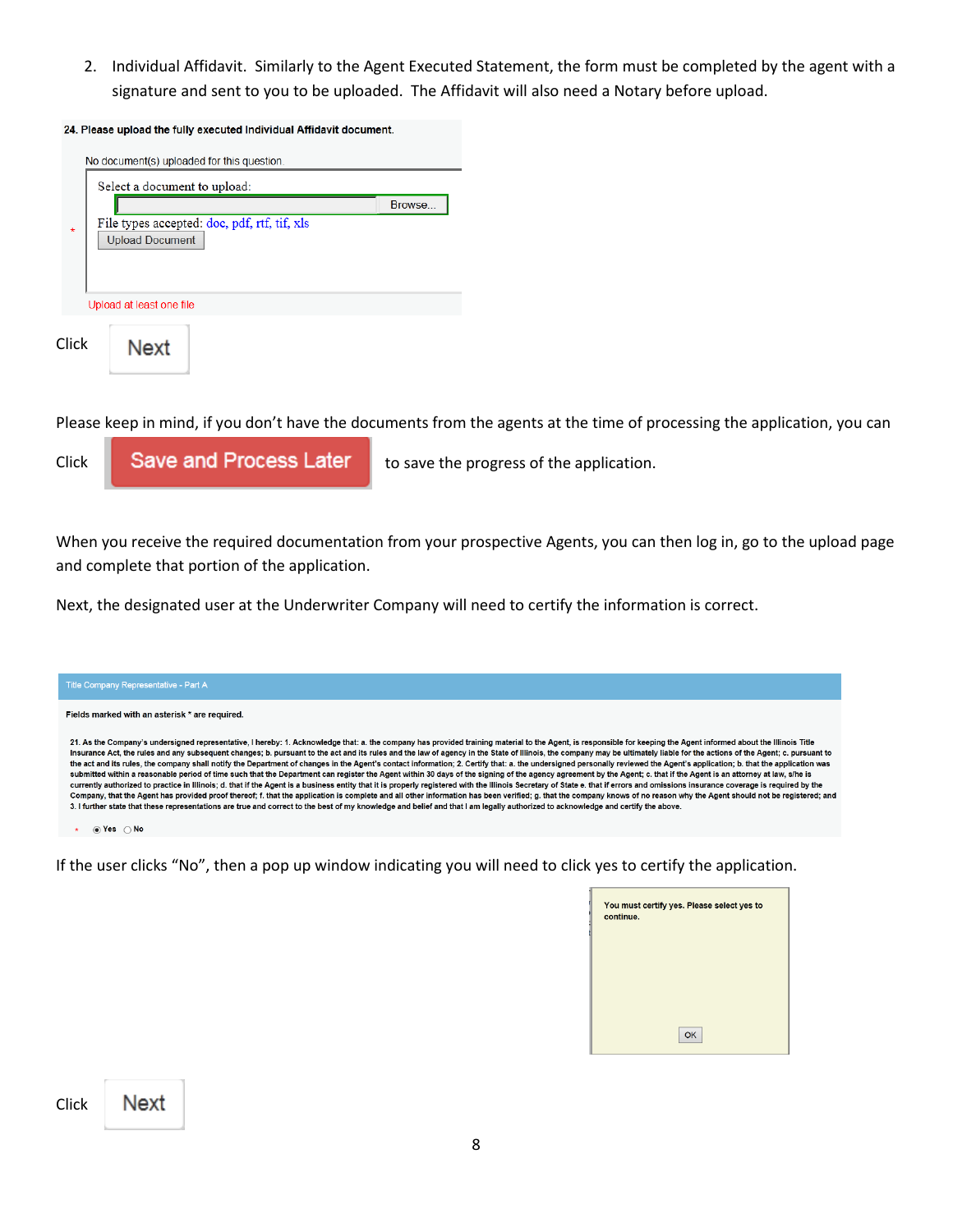After you certify that the information on the application is correct, please complete the fields that request your name, phone, and email address to complete the online application.



Next Click